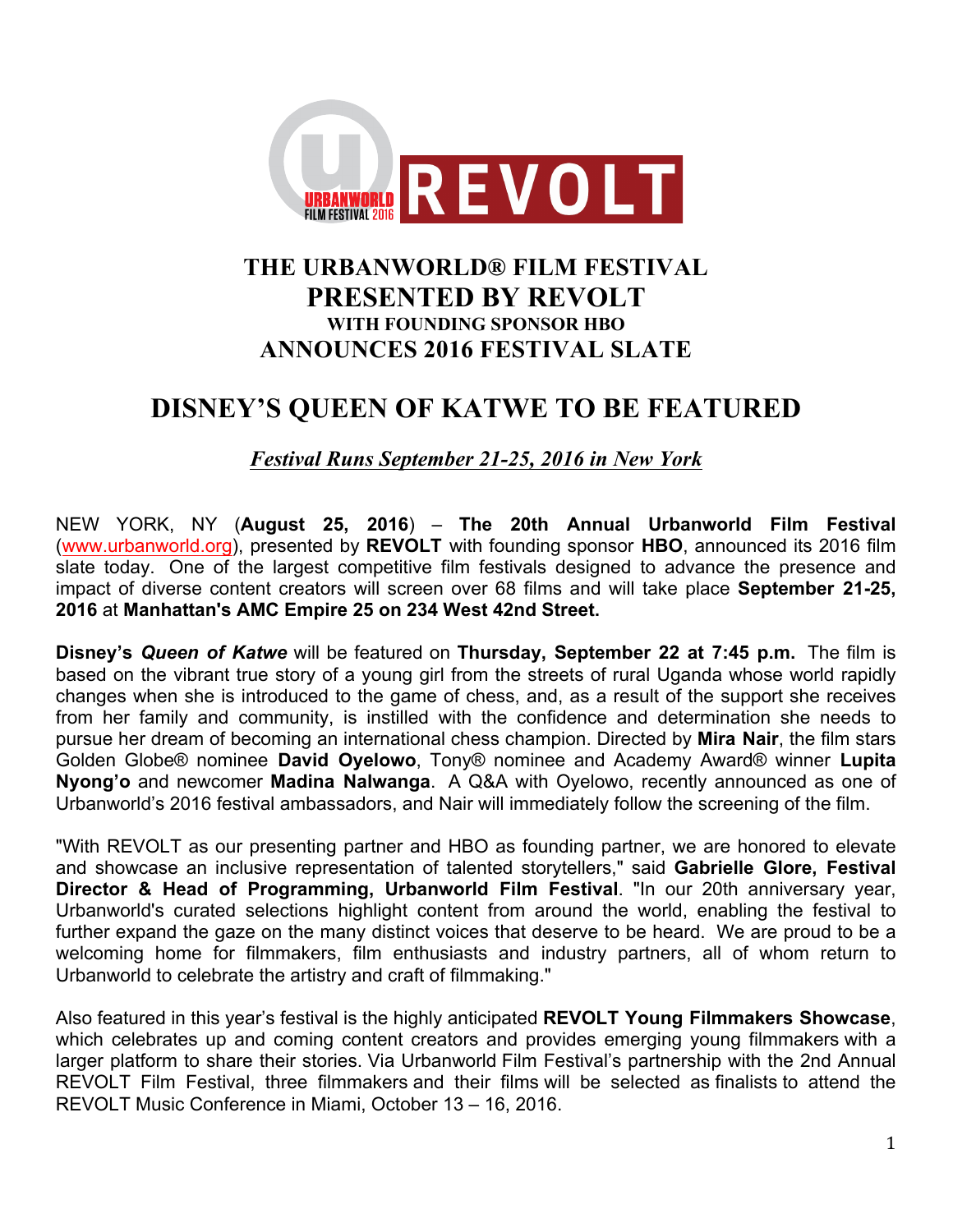"The Urbanworld Film Festival has showcased the creative vision and storytelling from some of the world's most recognized names in film for the past two decades," said **Keith T. Clinkscales, CEO, REVOLT**. "We are excited to partner with Urbanworld on the REVOLT Film Festival as we continue to provide a platform for inclusive storytelling both in front of and behind the camera for young diverse filmmakers to be seen and heard. At REVOLT, we feel it is our mission to elevate content creators and broaden their reach to help shape and shift the culture."

REVOLT is the presenting partner of the 2016 Urbanworld Film Festival. Along with founding partner HBO, key supporters include prestige partner BET Networks, premiere partners Comcast NBCUniversal, Africa Creative Agency, Fox Audience Strategy and Time Warner. Industry partner supporters are AMC Independent, Directors Guild of America, MoviePass, Urban Movie Channel and Writers Guild of America East. Essence, The Mayor's Office of Media & Entertainment / Made in NY, Power 105.1, Amsterdam News, Uptown Magazine and WNYC are the media partners for Urbanworld.

Tickets and passes for the festival are on sale now. For additional announcements in September, go to www.urbanworld.org. Follow **@UWFilmFest** and use #UW20 to join the conversation about Urbanworld on social media.

# **URBANWORLD 2016 FILM SLATE**

*\*As of 08.25.16\**

## **SPOTLIGHT PRESENTATIONS**

Queen of Katwe – Directed by Mira Nair, Presented by Disney Class Divide – Directed by Marc Levin, Presented by HBO Documentary Films Black – Directed by Adil El Arbi & Bilall Fallah, Presented by Saboteur Media Honeytrap – Directed by Rebecca Johnson, Presented by ARRAY TITLE VII: First Look Clips & Conversation – Directed by Nicole Franklin

## **THE REVOLT YOUNG FILMMAKERS SHOWCASE**

Loved Like This – Directed by Christopher Lewis Dawkins (U.S. Premiere) Madaran – Directed by Rayka Zehtabchi (East Coast Premiere) Hush – Directed by Whitney Clinkscales (New York Premiere) AMERIKKKA – Directed by Sheila Wilson (New York Premiere) The Bench – Directed by Cameron Burnett A Silent Night – Directed by Gino Ricardo Green (World Premiere)

## **U.S. NARRATIVE FEATURES**

72 Hours: A Brooklyn Love Story? – Directed by Raafi Rivero (New York Premiere) Chee & T – Directed by Tanuj Chopra (East Coast Premiere) Destined – Directed by Qasim Basir (New York Premiere) Lucky – Directed by Bari Kang (World Premiere) My B.F.F. – Directed by Greg Carter (World Premiere) No Regrets – Directed by Mark Harris (World Premiere) Sepulveda – Co-Directed by Jena English & Brandon Wilson (World Premiere) She's Got A Plan – Co-Directed by Fatima Washington & Corey Johnson (World Premiere) Steps – Directed by Jay Rodriquez and Rock Davis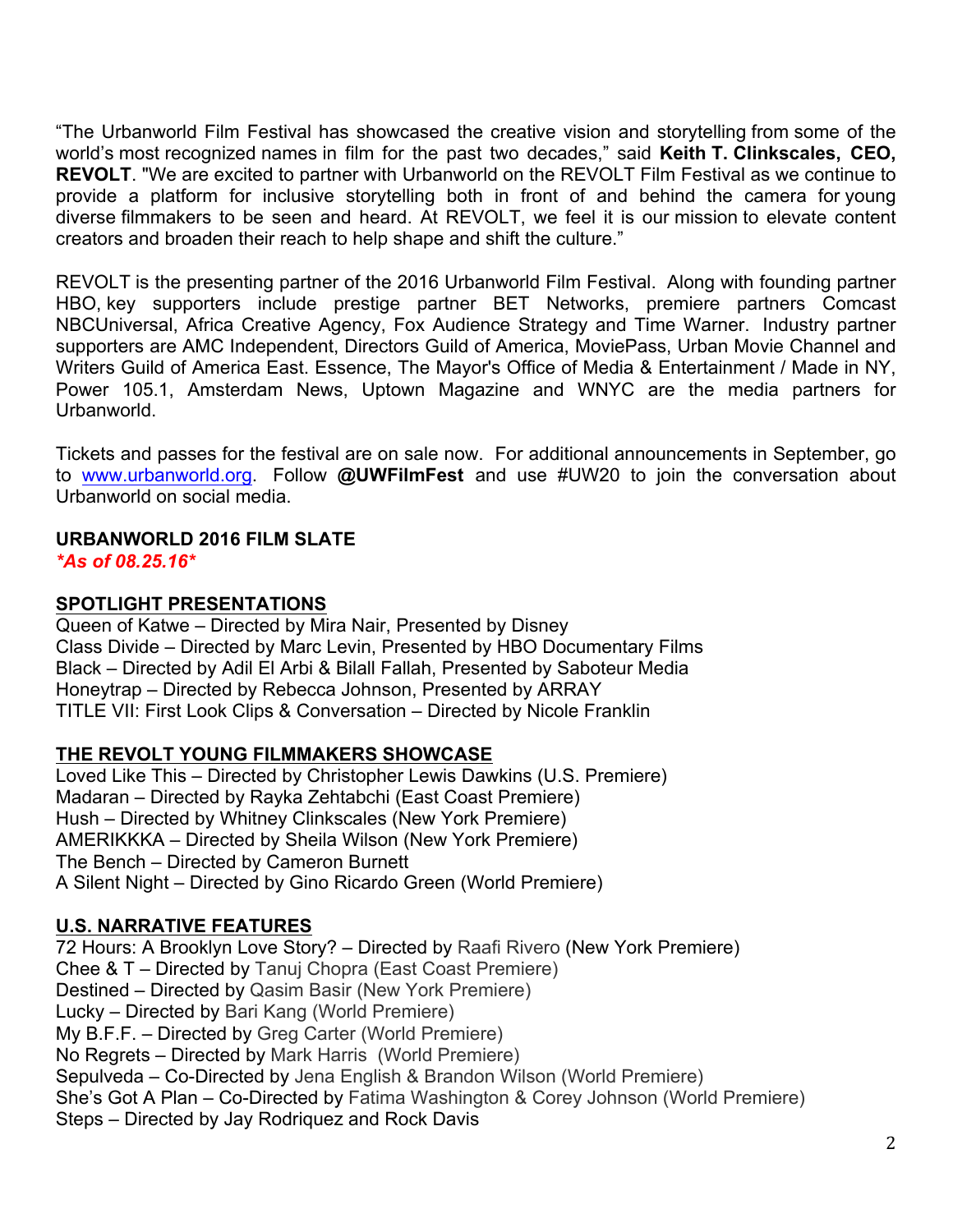## **WORLD NARRATIVE FEATURES**

A Moving Image (UK) – Directed by Shola Amoo (New York Premiere) Brotherhood (UK) – Directed by Noel Clarke (U.S. Premiere) Dar Noir (Tanzania) – Directed by Hamadi Mwapachu (U.S. Premiere) Gidi Blues (Nigeria) – Directed by Femi Odugbemi (U.S. Premiere) Like Cotton Twines (Ghana) – Directed by Leila Djansi (East Coast Premiere) The Farm / La Granja (Puerto Rico) – Directed by Angel Manuel Soto Vazquez (New York Premiere)

#### **DOCUMENTARY FEATURES**

Beatbox Boom Bap Around The World (France/Germany/U.S.) – Directed by Pascal Tessaud (U.S. Premiere) Daddy Don't Go (U.S.) – Directed by Emily Abt Jewel's Catch One (U.S.) – Directed by C. Fitz Martha & Niki (Sweden) – Directed by Tora Mkandawire Mårtens The Revival Movie: Women and the Word (U.S.) – Directed by Sekiya Dorsett (East Coast Premiere) Until 20 (U.S.) – Directed by Geraldine Moriba Meadows & Jamila Paksima Rowell

#### **SHORT FILMS**

[Re]defined – Directed by Danae Grandison (New York Premiere) A Gentleman Always – Directed by Drue Metz (New York Premiere) A Silent Night – Directed by Gino Ricardo Green (World Premiere) AMERIKKKA – Directed by Sheila Wilson (New York Premiere) After The Storm – Directed by Jessica Oyelowo (World Premiere) And Nothing Happened – Directed by Naima Ramos-Chapman Balcony – Directed by Toby Fell-Holden Blessed – Directed by Jennifer Derwingson (East Coast Premiere) Bird - Directed by Booker T Mattison Born In Battle – Directed by Yangzom Brauen (New York Premiere) Buried Deep – Directed by Timothy Naylor (World Premiere) Chameleon – Directed by Reza Dahya (New York Premiere) Class 15 – Directed by Dean Leon Anderson (World Premiere) Flowers – Directed by Yvonne Michelle Shirley, Nikyatu Jusu (New York Premiere) Hush – Directed by Whitney Clinkscales (New York Premiere) I Rise – Directed by Yoruba Richen (World Premiere) Leche – Directed by Gabriella A. Moses (New York Premiere) Lilly's Secret – Directed by Emanuele Michetti (World Premiere) Loved Like This – Directed by Christopher Lewis Dawkins (U.S. Premiere) Madaran – Directed by Rayka Zehtabchi (East Coast Premiere) Mast Qalandar – Directed by Divij Roopchand Mixtape: An Unauthorized Biography – Directed by David F. Mewa – (New York Premiere) Mrs. Nebile's Wormhole – Directed by Pinar Yorgancioglu (World Premiere) Olde E – Directed by Xavier L. Neal-Burgin (East Coast Premiere) On Time – Directed by Xavier L. Neal-Burgin (East Coast Premiere) One Per Person – Directed by Nasheet Zaman & Jacquelyn 'Jac' Piette (East Coast Premiere) Peace the Policy – Directed by Kervin Marseille & William Leonard (U.S. Premiere) Post Life – Directed by Salli Richardson-Whitfield (World Premiere) Samaria – Directed by Kiel Adrian Scott (World Premiere) Second Words – Directed by Jake Hull (New York Premiere)